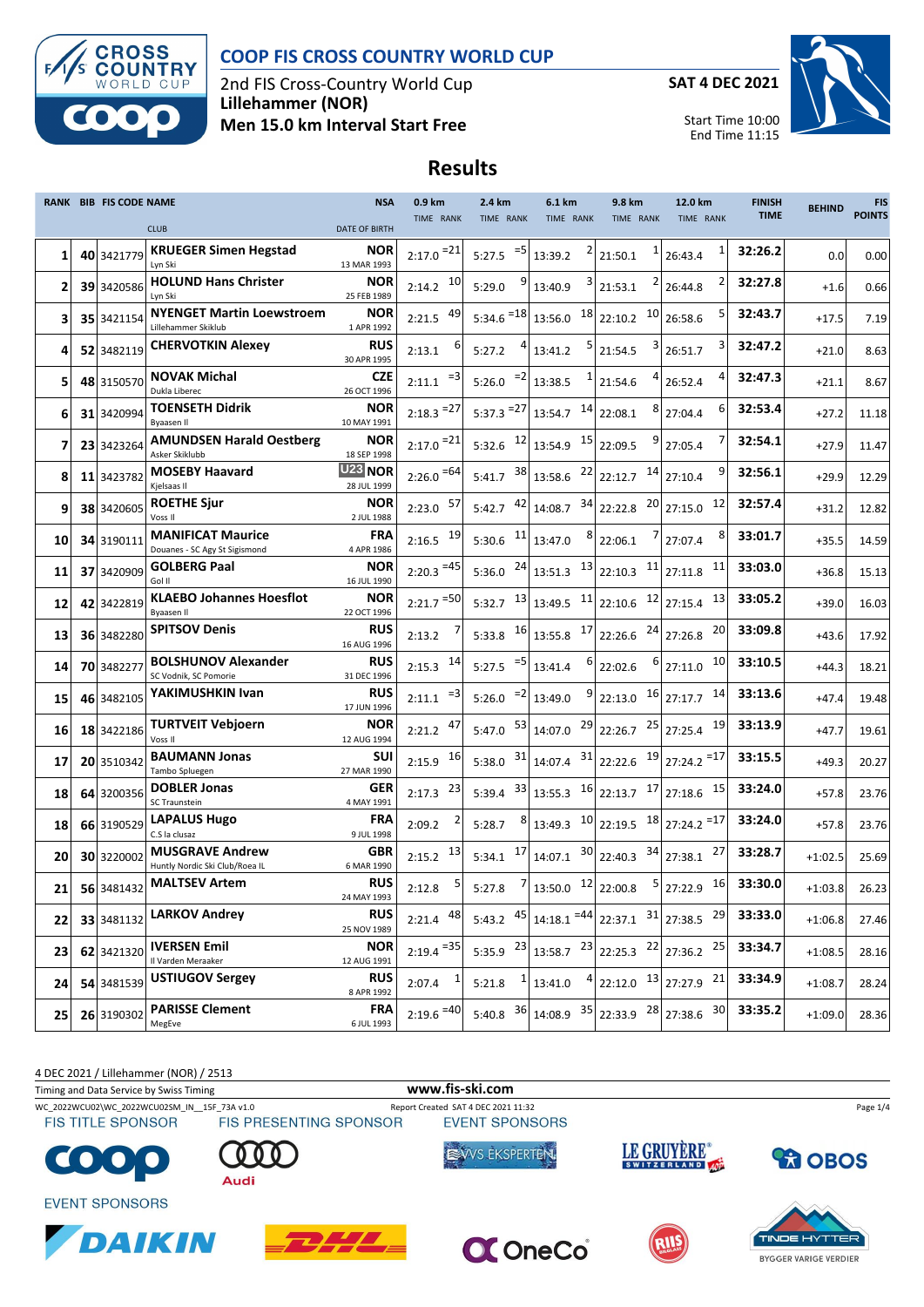

### **COOP FIS CROSS COUNTRY WORLD CUP**

2nd FIS Cross-Country World Cup **Lillehammer (NOR) Men 15.0 km Interval Start Free**

**SAT 4 DEC 2021**



Start Time 10:00 End Time 11:15

# **Results**

|    | <b>RANK BIB FIS CODE NAME</b> |                                                                       | <b>NSA</b>                         | 0.9 km                  | 2.4 km         | 6.1 km                                                                                                                  | 9.8 km        | 12.0 km                  | <b>FINISH</b> | <b>BEHIND</b> | <b>FIS</b>    |
|----|-------------------------------|-----------------------------------------------------------------------|------------------------------------|-------------------------|----------------|-------------------------------------------------------------------------------------------------------------------------|---------------|--------------------------|---------------|---------------|---------------|
|    |                               | <b>CLUB</b>                                                           | <b>DATE OF BIRTH</b>               | TIME RANK               | TIME RANK      | TIME RANK                                                                                                               | TIME RANK     | TIME RANK                | <b>TIME</b>   |               | <b>POINTS</b> |
| 25 | 28 3180557                    | <b>HYVARINEN Perttu</b><br>Puijon Hiihtoseura                         | FIN<br>5 JUN 1991                  | 34<br>2:19.2            | $5:30.4$ 10    | 7<br>13:44.7                                                                                                            | 15<br>22:12.8 | 26<br>27:37.7            | 33:35.2       | $+1:09.0$     | 28.36         |
| 27 | 12 3200802                    | <b>MOCH Friedrich</b><br>Wsv Isny e.V.                                | U <sub>23</sub> GER<br>12 APR 2000 | 39<br>2:19.5            | $5:41.0$ 37    | $14:05.5$ $^{28}$ 22:26.1                                                                                               | 23            | 22<br>27:35.2            | 33:37.8       | $+1:11.6$     | 29.43         |
| 28 | 22 3190268                    | <b>BACKSCHEIDER Adrien</b><br>Douane - Gerardmer Ski Nordique         | <b>FRA</b><br>7 AUG 1992           | 54<br>2:22.4            |                | 5:49.7 $\begin{array}{ c c c c c } \hline 58 & 14:23.8 & \hline \end{array}$ 22:38.5                                    | 33            | 23<br>27:35.8            | 33:39.9       | $+1:13.7$     | 30.29         |
| 29 | 16 3300494                    | <b>BABA Naoto</b><br>Nakano Construction Ski Club                     | <b>JPN</b><br>20 JUL 1996          | 44<br>2:20.1            |                | 5:48.3 $\begin{array}{ c c c c c c c c } \hline 5:48.3 & 55 & 14:22.3 & 48 & 22:48.2 & 53 & 27:48.6 \hline \end{array}$ |               | 33                       | 33:40.3       | $+1:14.1$     | 30.46         |
| 30 | 44 3200205                    | <b>BOEGL Lucas</b><br>SC Gaissach                                     | <b>GER</b><br>14 JUN 1990          | $2:19.4 = 35$           | $5:44.1$ 49    | $13:57.5$ $^{20}$ 22:24.5 $^{21}$                                                                                       |               | 24<br>27:35.9            | 33:41.4       | $+1:15.2$     | 30.91         |
| 31 | 24 3501741                    | POROMAA William<br>Aasarna IK                                         | U <sub>23</sub> SWE<br>23 DEC 2000 | $2:16.4$ 18             | 5:35.6 $^{22}$ | $14:10.6$ $37$ 22:47.8                                                                                                  | 38            | 36<br>27:55.9            | 33:43.8       | $+1:17.6$     | 31.90         |
| 32 | 43 3181180                    | LINDHOLM Remi<br>Imatran Urheilijat                                   | <b>FIN</b><br>17 JAN 1998          | $2:18.8$ <sup>=30</sup> |                | 5:37.5 $30 \begin{bmatrix} 3.30 \\ 14:03.4 \end{bmatrix}$ 22:29.3                                                       | 26            | 28<br>27:38.4            | 33:45.4       | $+1:19.2$     | 32.56         |
| 33 | 63 3424611                    | <b>MOERK Martin Kirkeberg</b><br>Drammens Ballklubb                   | U <sub>23</sub> NOR<br>16 JAN 2001 | 15<br>2:15.8            |                | 5:35.4 $^{21}$ 14:00.3 $^{24}$ 22:32.2                                                                                  | 27            | 31<br>27:43.3            | 33:45.8       | $+1:19.6$     | 32.72         |
| 34 | 29 3510351                    | <b>FURGER Roman</b><br>Schattdorf                                     | <b>SUI</b><br>10 FEB 1990          | 29<br>2:18.4            |                | $5:34.6$ <sup>=18</sup> 13:56.6 <sup>19</sup> 22:35.5                                                                   | 29            | 32<br>27:43.6            | 33:47.0       | $+1:20.8$     | 33.21         |
| 35 | 68 3501662                    | <b>JOHANSSON Leo</b><br>Falun-Borlaenge SK                            | U <sub>23</sub> SWE<br>30 JUN 1999 | 9<br>2:13.5             |                | 5:33.7 $15 \begin{array}{ c c c c } \hline 14:00.9 & 25 \end{array}$ 22:36.9                                            | 30            | 34<br>27:48.9            | 33:50.9       | $+1:24.7$     | 34.82         |
| 36 | 65 3190429                    | <b>CHAUTEMPS Arnaud</b><br>C.S la feclaz                              | <b>FRA</b><br>22 JAN 1997          | 12<br>2:14.6            | $5:37.4$ 29    | $14:07.9$ $32$ 22:49.1                                                                                                  | 41            | 35<br>27:55.2            | 33:53.6       | $+1:27.4$     | 35.93         |
| 37 | 32 3481161                    | <b>BELOV Evgeniy</b>                                                  | <b>RUS</b><br>7 AUG 1990           | $2:16.3$ 17             | $5:38.1$ 32    | $14:09.9$ $36$ 22:47.3                                                                                                  | 37            | 41<br>28:03.0            | 34:01.5       | $+1:35.3$     | 39.17         |
| 38 | 25 3530882                    | <b>SCHUMACHER Gus</b><br>Alaska Winter stars                          | U <sub>23</sub> USA<br>25 JUL 2000 | $2:21.7$ <sup>=50</sup> | 5:42.1         | $39 14:13.9$ $42 22:48.2$ = 39                                                                                          |               | 42<br>28:03.4            | 34:05.8       | $+1:39.6$     | 40.94         |
| 39 | 53 3180984                    | <b>LEPISTO Lauri</b><br>Jamin Janne                                   | <b>FIN</b><br>19 SEP 1996          | $2:21.9$ 53             |                | 5:43.9 $=$ 47 14:12.3 40 22:42.2 $35$ 28:01.6 $=$ 38                                                                    |               |                          | 34:08.8       | $+1:42.6$     | 42.17         |
| 40 | 27 3500664                    | <b>HALFVARSSON Calle</b><br>Saagmyra SK                               | <b>SWE</b><br>17 MAR 1989          | $2:19.6 = 40$           |                | 5:40.3 $35 \begin{array}{ c c c c c } \hline 35 & 14:15.3 & 43 \end{array}$ 22:52.8 $43$                                |               | 43<br>28:10.5            | 34:11.5       | $+1:45.3$     | 43.28         |
| 41 | 19 1345875                    | <b>GAILLARD Jean Marc</b><br>S.C DES DOUANES HTE SAVOIE               | <b>FRA</b><br>7 OCT 1980           | $2:23.7$ 58             | 5:50.9 60      | 14:37.0 60                                                                                                              | 42<br>22:52.4 | 40<br>28:01.9            | 34:15.2       | $+1:49.0$     | 44.81         |
| 42 | 58 3100406                    | <b>CYR Antoine</b><br>Club Skinouk                                    | CAN<br>18 SEP 1998                 | $2:14.4$ <sup>11</sup>  | $5:43.0$ 44    | 14:10.9 38                                                                                                              | 36<br>22:42.4 | $28:01.6$ <sup>=38</sup> | 34:16.2       | $+1:50.0$     | 45.22         |
| 43 | 60 3290379                    | de FABIANI Francesco<br>C.S. ESERCITO                                 | ITA<br>21 APR 1993                 | 20<br>2:16.6            |                | 5:33.2 $14 \begin{array}{ c c } 13:58.0 & 21 \end{array}$ 22:37.6                                                       |               | 32 27:59.7<br>37         | 34:18.7       | $+1:52.5$     | 46.24         |
| 44 | 1 3510361                     | <b>PRALONG Candide</b><br>Val Ferret                                  | <b>SUI</b><br>24 SEP 1990          | 52<br>2:21.8            | $5:47.7$ 54    | $14:32.9$ $56$ 23:04.2                                                                                                  | 47            | 44<br>28:22.6            | 34:21.4       | $+1:55.2$     | 47.35         |
| 45 | 73290321                      | <b>GARDENER Stefano</b><br>C.S. CARABINIERI SEZ. SCI                  | <b>ITA</b><br>11 OCT 1990          | $2:26.0 = 64$           | $5:52.2$ 62    | $14:41.5$ $63$ 23:13.9                                                                                                  | 52            | 47<br>28:24.5            | 34:24.6       | $+1:58.4$     | 48.67         |
| 46 | 4 3490145                     | ROJO Imanol<br>ALPINO UZTURRE-RFEDI                                   | ESP<br>30 NOV 1990                 |                         |                |                                                                                                                         |               |                          | 34:29.0       | $+2:02.8$     | 50.48         |
| 47 | 14 3510534                    | <b>KLEE Beda</b><br>Speer Ebnat-Kappel                                | <b>SUI</b><br>16 JUN 1996          | $2:18.9$ <sup>=32</sup> | 5:42.8 $43$    | $14:31.7$ $54$ 23:12.9                                                                                                  |               | 50 28:25.9<br>48         | 34:29.3       | $+2:03.1$     | 50.60         |
| 48 | 49 3530998                    | <b>McMULLEN Zanden</b><br>Alaska Pacific University Nordic Ski Center | U <sub>23</sub> USA<br>31 MAY 2001 | $2:18.9 = 32$           | $5:42.3$ $40$  | $14:18.1$ <sup>=44</sup> 23:02.0                                                                                        | 45            | 45<br>28:23.0            | 34:30.1       | $+2:03.9$     | 50.93         |
| 49 | 61 3180861                    | <b>MAKI Joni</b><br>Pohti Skiteam                                     | <b>FIN</b><br>24 JAN 1995          | $2:19.4$ <sup>=35</sup> |                | 5:36.8 $^{26}$ 14:30.4 $^{52}$ 23:09.3                                                                                  | 49            | 49<br>28:28.3            | 34:33.4       | $+2:07.2$     | 52.29         |
| 50 | 17 3510479                    | <b>RUEESCH Jason</b><br>Davos                                         | <b>SUI</b><br>16 MAY 1994          | $2:19.4 = 35$           | 5:42.5 $^{41}$ | 41<br>14:13.8                                                                                                           | 44<br>22:57.8 | 46<br>28:23.1            | 34:33.6       | $+2:07.4$     | 52.37         |



**BYGGER VARIGE VERDIER** 



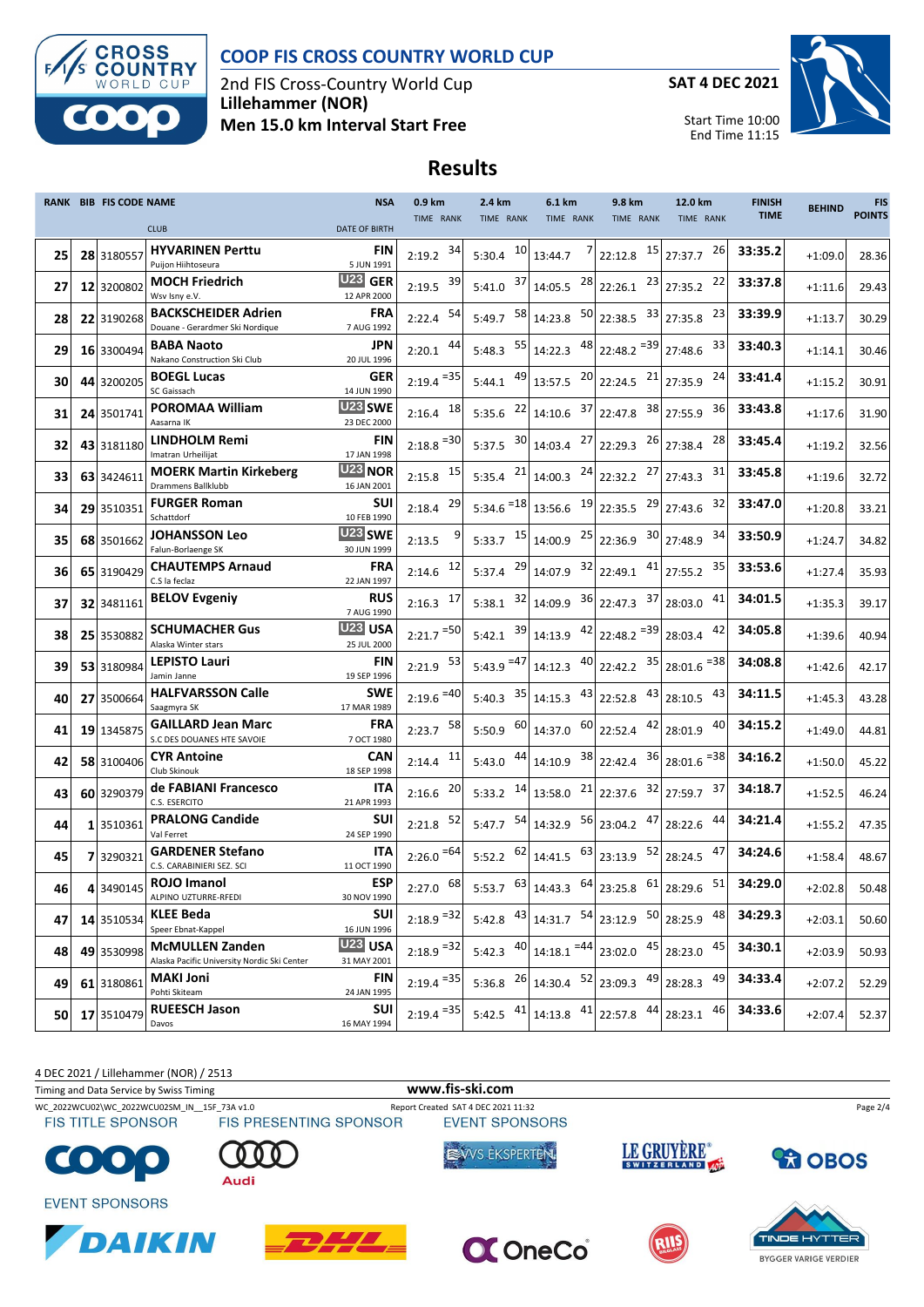

#### **COOP FIS CROSS COUNTRY WORLD CUP**

2nd FIS Cross-Country World Cup **Lillehammer (NOR) Men 15.0 km Interval Start Free**

**SAT 4 DEC 2021**



Start Time 10:00 End Time 11:15

### **Results**

|    |    | <b>RANK BIB FIS CODE NAME</b> |                                                                      | <b>NSA</b>                         | 0.9 km                  | 2.4 km                  | 6.1 km                                                                                    | 9.8 km             | 12.0 km       | <b>FINISH</b> | <b>BEHIND</b> | <b>FIS</b>    |
|----|----|-------------------------------|----------------------------------------------------------------------|------------------------------------|-------------------------|-------------------------|-------------------------------------------------------------------------------------------|--------------------|---------------|---------------|---------------|---------------|
|    |    |                               | <b>CLUB</b>                                                          | <b>DATE OF BIRTH</b>               | TIME RANK               | TIME RANK               | TIME RANK                                                                                 | TIME RANK          | TIME RANK     | <b>TIME</b>   |               | <b>POINTS</b> |
| 51 |    | 55 3500755                    | <b>JONSSON Fredrik</b><br><b>Hudiksvalls IF</b>                      | <b>SWE</b><br>20 JUL 1990          | $2:17.5 = 24$           | 5:39.9 $34$             | 14:21.3 46                                                                                | 53<br>23:15.0      | 54<br>28:37.3 | 34:45.7       | $+2:19.5$     | 57.34         |
| 52 |    | 67 3501639                    | <b>HERBERT Johan</b><br>IFK Mora SK                                  | U <sub>23</sub> SWE<br>13 FEB 1999 | $2:18.8$ <sup>=30</sup> | $5:37.3$ <sup>=27</sup> | 33<br>14:08.4                                                                             | 48<br>23:04.4      | 52<br>28:32.8 | 34:45.8       | $+2:19.6$     | 57.38         |
| 53 |    | 57 3050342                    | <b>VERMEULEN Mika</b>                                                | U <sub>23</sub> AUT<br>26 JUN 1999 | 42<br>2:19.8            | 5:43.5 $^{46}$          | 14:30.9 53                                                                                | 51<br>23:13.2      | 53<br>28:33.3 | 34:47.2       | $+2:21.0$     | 57.96         |
| 54 |    | 21 3020003                    | <b>ESTEVE ALTIMIRAS Ireneu</b><br><b>NEC</b>                         | AND<br>21 JUN 1996                 | 60<br>2:24.2            |                         | 5:54.6 $\begin{array}{ c c c c c } \hline 66 & 14:35.1 & 57 & 23:19.1 \hline \end{array}$ | 57                 | 55<br>28:37.7 | 34:51.7       | $+2:25.5$     | 59.81         |
| 55 |    | 8 3670115                     | <b>PUKHKALO Vitaliy</b>                                              | <b>KAZ</b><br>9 SEP 1992           | 26<br>2:17.7            | $5:48.4 = 56$           | 14:40.3                                                                                   | 54<br>$62$ 23:15.5 | 56<br>28:40.1 | 34:52.4       | $+2:26.2$     | 60.10         |
| 56 |    | 71 3100409                    | <b>LEVEILLE Olivier</b><br>Club de ski de fond Orford                | U <sub>23</sub> CAN<br>15 MAR 2001 | 55<br>2:22.8            | 51<br>5:45.0            | 14:23.0                                                                                   | 58<br>49 23:19.9   | 57<br>28:40.8 | 34:54.5       | $+2:28.3$     | 60.96         |
| 57 |    | 51 3100268                    | <b>KENNEDY Russell</b><br>Canmore Nordic Ski Club                    | <b>CAN</b><br>7 OCT 1991           | $2:18.3 = 27$           | $5:43.9 = 47$           | 14:11.3                                                                                   | 39 23:02.5<br>46   | 50<br>28:28.7 | 34:54.8       | $+2:28.6$     | 61.08         |
| 58 |    | 13 3200676                    | <b>BRUGGER Janosch</b><br><b>WSG Schluchsee</b>                      | <b>GER</b><br>6 JUN 1997           | $2:32.5$ 73             | 5:59.3 71               | $14:38.6$ $61$ 23:35.4                                                                    | 63                 | 62<br>28:55.0 | 34:56.5       | $+2:30.3$     | 61.78         |
| 59 |    | 6 3290504                     | <b>VENTURA Paolo</b><br>C.S. ESERCITO                                | <b>ITA</b><br>1 APR 1996           | $2:20.3 = 45$           | 50<br>5:44.8            | 58<br>14:35.5                                                                             | 60<br>23:23.7      | 60<br>28:50.6 | 34:59.5       | $+2:33.3$     | 63.02         |
| 60 |    | 69 3430249                    | <b>BURY Dominik</b><br>AZS AWF Katowice                              | POL<br>29 NOV 1996                 | 8<br>2:13.3             | 25<br>5:36.2            | 47<br>14:21.7                                                                             | 55<br>23:16.4      | 58<br>28:42.4 | 35:00.1       | $+2:33.9$     | 63.26         |
| 61 |    | 5 3190398                     | <b>LAPIERRE Jules</b><br>Ski Nordique Chartrousin                    | <b>FRA</b><br>2 JAN 1996           | 56<br>2:22.9            | $5:48.4$ <sup>=56</sup> | 55<br>14:32.6                                                                             | 56<br>23:17.2      | 59<br>28:45.3 | 35:02.4       | $+2:36.2$     | 64.21         |
| 62 |    | 72 3560101                    | <b>SIMENC Miha</b><br><b>TSK Logatec</b>                             | <b>SLO</b><br>21 DEC 1995          | 67<br>2:26.4            | 61<br>5:51.1            | 65<br>14:45.7                                                                             | 64<br>23:36.3      | 63<br>29:00.1 | 35:13.4       | $+2:47.2$     | 68.73         |
| 63 |    | 3 3530860                     | <b>WONDERS Hunter</b><br>Alaska Pacific University Nordic Ski Center | <b>USA</b><br>7 AUG 1998           | 61<br>2:24.6            | 59<br>5:50.3            | 66<br>14:46.4                                                                             | 65<br>23:37.7      | 64<br>29:02.1 | 35:18.5       | $+2:52.3$     | 70.83         |
| 64 | 21 | 3530496                       | <b>NORRIS David</b><br>Alaska Pacific University Nordic Ski Center   | <b>USA</b><br>12 DEC 1990          | 43<br>2:20.0            | 52<br>5:46.3            | 59<br>14:36.5                                                                             | 59<br>23:21.5      | 61<br>28:52.2 | 35:20.5       | $+2:54.3$     | 71.65         |
| 65 |    | 59 3670078                    | <b>KLIMIN Olzhas</b>                                                 | <b>KAZ</b><br>30 AUG 1996          | 59<br>2:23.8            | 5:53.9 $64$             | 14:29.9 51                                                                                | 62<br>23:34.7      | 65<br>29:04.9 | 35:35.9       | $+3:09.7$     | 77.98         |
| 66 |    | 93501577                      | <b>ANDERSSON Fredrik</b><br>Piteaa Elit SK                           | <b>SWE</b><br>12 NOV 1998          | 69<br>2:27.1            | 5:57.4 69               | 68<br>14:57.4                                                                             | 66<br>23:59.9      | 66<br>29:27.4 | 35:44.3       | $+3:18.1$     | 81.43         |
| 67 |    | 47 3530902                    | <b>OGDEN Ben</b><br>University of Vermont Ski Team                   | U <sub>23</sub> USA<br>13 FEB 2000 | $2:28.4$ <sup>=71</sup> | 5:57.2 68               | 14:57.5 69                                                                                | 67<br>24:02.8      | 67<br>29:37.1 | 35:58.4       | $+3:32.2$     | 87.23         |
| 68 |    | 10 3270010                    | <b>MALONEY WESTGAARD Thomas</b>                                      | IRL<br>10 OCT 1995                 | $2:28.4 = 71$           | $5:55.0$ 67             | 15:05.6 71                                                                                | 68<br>24:08.9      | 68<br>29:54.7 | 36:05.2       | $+3:39.0$     | 90.02         |
| 69 |    | 41 3100412                    | <b>RITCHIE Graham</b><br>Georgian Nordic                             | <b>CAN</b><br>23 SEP 1998          | 66<br>2:26.3            | 65<br>5:54.0            | 14:54.4 67                                                                                | 70<br>24:24.8      | 70<br>29:57.2 | 36:10.4       | $+3:44.2$     | 92.16         |
| 70 |    | 15 3530532                    | <b>PATTERSON Scott</b><br>Alaska Pacific University Nordic Sk        | <b>USA</b><br>28 JAN 1992          | 63<br>2:25.7            | 70<br>5:58.6            | 72<br>15:06.4                                                                             | 69<br>24:14.9      | 69<br>29:56.2 | 36:20.0       | $+3:53.8$     | 96.11         |
| 71 |    | 45 3430276                    | <b>HARATYK Mateusz</b><br>Nks Trojwies beskidzka                     | POL<br>27 MAY 1998                 | 62<br>2:25.4            | 72<br>5:59.7            | 70<br>15:04.7                                                                             | 71<br>24:38.6      | 71<br>30:28.6 | 36:51.5       | $+4:25.3$     | 109.05        |
| 72 |    | 73 3430257                    | <b>SKOWRON Michal</b><br><b>KS AZS AWF Katowice</b>                  | POL<br>5 SEP 1998                  | 70<br>2:27.8            | 73<br>6:02.7            | 73<br>15:37.5                                                                             | 72<br>25:26.2      | 72<br>31:18.4 | 37:59.0       | $+5:32.8$     | 136.80        |
| 73 |    | 75 3240023                    | <b>BUKI Adam</b><br>Miskolc Honved SE                                | <b>HUN</b><br>24 MAY 1995          | 74<br>2:47.0            | 74<br>6:44.3            | 74<br>16:58.2                                                                             | 73<br>27:19.7      | 73<br>33:41.4 | 40:51.0       | $+8:24.8$     | 207.50        |

**Did Not Finished (DNF)**

**50** 3180535 **NISKANEN livo FIN** 2:17.5 =24 5:34.6 =18 14:01.7 26<br>12 JAN 1992 12:17.5 =24 5:34.6 =18 14:01.7 26

4 DEC 2021 / Lillehammer (NOR) / 2513